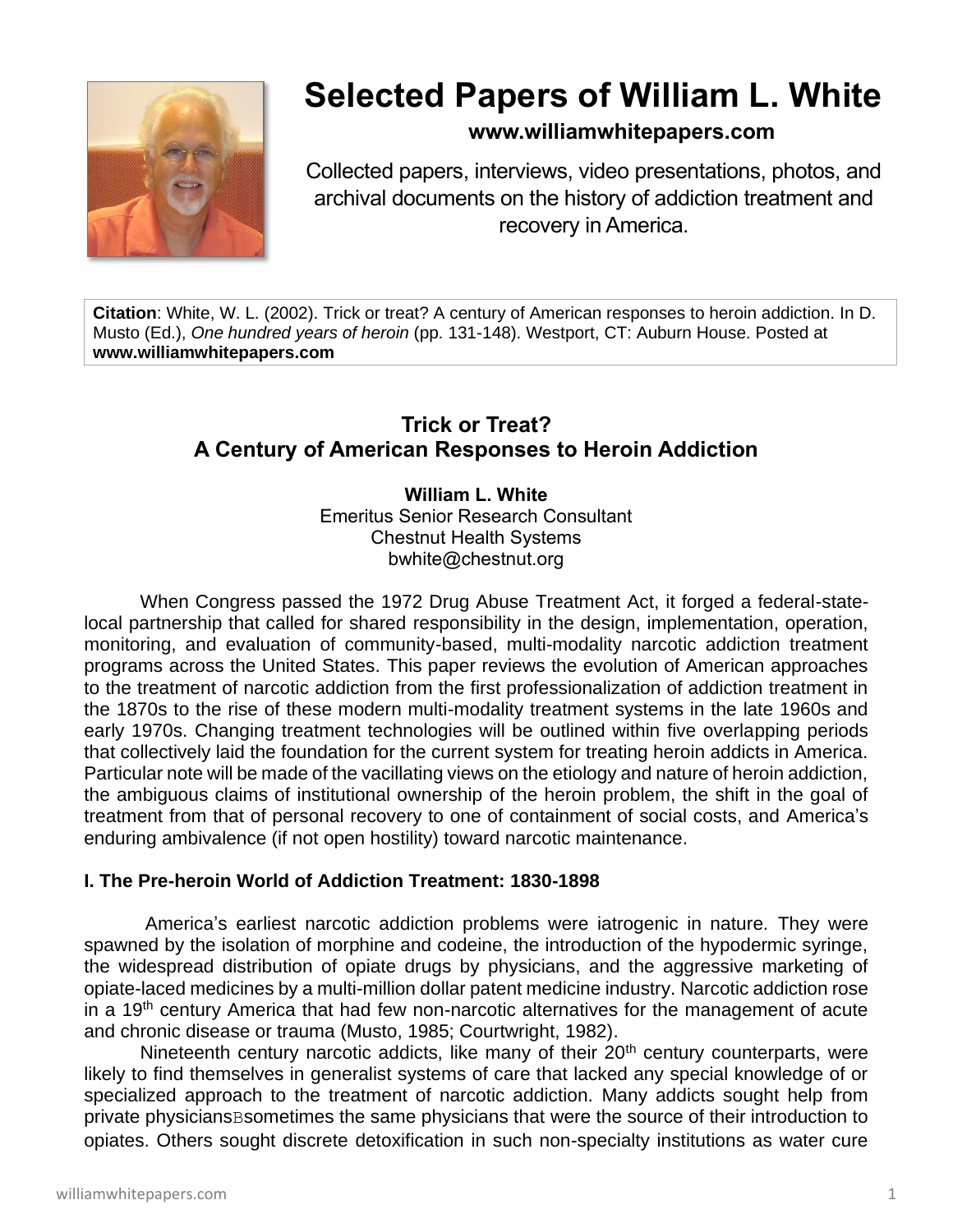establishments or private rest homes. Still others found themselves coerced into private hospitals or legally committed by family members to state insane asylums.

Growing concerns about alcoholism, narcotic addiction, and addiction to non-narcotic drugs such as cocaine and bromides during the second half of the  $19<sup>th</sup>$  century and the growing perception that existing institutions were not adequately responding to these problems birthed the first specialized addiction treatment institutions in America. There were five overlapping branches of this emerging field of addiction treatment. There were inebriate homes like the Washingtonian Home of Chicago that were sponsored by religious or temperance organizations. These homes viewed addiction recovery as a process of moral reformation. There were the more medically oriented private or state-sponsored inebriate asylums, such as the New York State Inebriate Asylum. The inebriate homes and asylums were linked organizationally with the founding of the American Association for the Study and Cure of Inebriety in 1870 and through Association's central organ, *The Journal of Inebriety*. These institutions embraced all addictive disorders within the umbrella concept of Ainebriety@ and viewed inebriety as a "disease" that could be either inherited or acquired and that could be cured with appropriate treatment (Proceedings, 1981). In addition to the inebriate homes and asylums, there were also private proprietary institutes and sanataria, some of which, like the Keeley Institutes, Neal Institutes and Gatlin Institutes, operated as for-profit addiction cure franchises with branches all over the country. Such institutes catered to affluent narcotic addicts, including many physicians and others from the professional classes. Most of those admitted to inebriate homes, inebriate asylums, and proprietary institutes were there for the treatment of alcoholism, but these institutions did admit narcotic addicts, and there were also private institutions in the 19<sup>th</sup> century that specialized in the treatment of narcotic addiction. These latter included the DeQuincey Home operated by Dr. H.H. Kane and the Brooklyn Home for Habitués operated by Dr. J. B. Mattison. Finally, there were bottled home cures for narcotic addiction promoted by the same patent medicine industry that was spewing opiate-laced home remedies across the land. These medicinal specifics that claimed to cure narcotic addition Bproducts such names as Denarco, Opacura, and Antidote--almost all contained high dosages of morphine and provided little more than disguised drug maintenance.

Nineteenth century treatment methods for narcotic addiction focused almost exclusively on withdrawal and brief physical convalescence. There were three general approaches: 1) abrupt withdrawal over 24-36 hours, 2) rapid withdrawal over four to ten days, and 3) gradual withdrawal over a period of weeks or months. A wide variety of pharmacological adjuncts were utilized to facilitate withdrawal: narcotic substitutes such as codeine, non-narcotic substitutes such as cannabis or cocaine, tonics such as whiskey or strychnine, sedatives such as chloral hydrate, purgatives that were thought to speed the elimination of narcotic poisons, and belladonna derivatives such as hyoscine and scopolamine whose induced delirium, confusion and forgetfulness tended to prevent the addict's flight from care. Agents used toward the goal of reducing the enduring craving for morphine included aversive agents like tartar emetic and plants such as Avena sativa. (White, 1998) The choice of some of these pharmacological treatments is surprising by today's standards. American physicians as early as 1880 were prescribing cocaine (by the pound) as a treatment for morphine addiction and reporting, as a testament to the cocaine's effectiveness, that their patient' s were requesting additional quantities of cocaine and that they had completely lost their appetite for morphine (Bentley, 1880). Withdrawal and post-withdrawal convalescence were also aided by such treatment adjuncts as hydrotherapy, massage, specialized diets, electrical stimulation, and special exercise regimens.

Autobiographical accounts of  $19<sup>th</sup>$  century narcotic addicts describe such treatments as excruciating and uniformly ineffective (Day, 1868; Cobbe, 1895). Relapse rates were exceptionally high but publicly shrouded behind the advertised cure rates of addiction treatment institutesBclaims that usually exceeded 95% and were based on either a patient' s status at discharge or the percentage of patients that did not call for re-admission.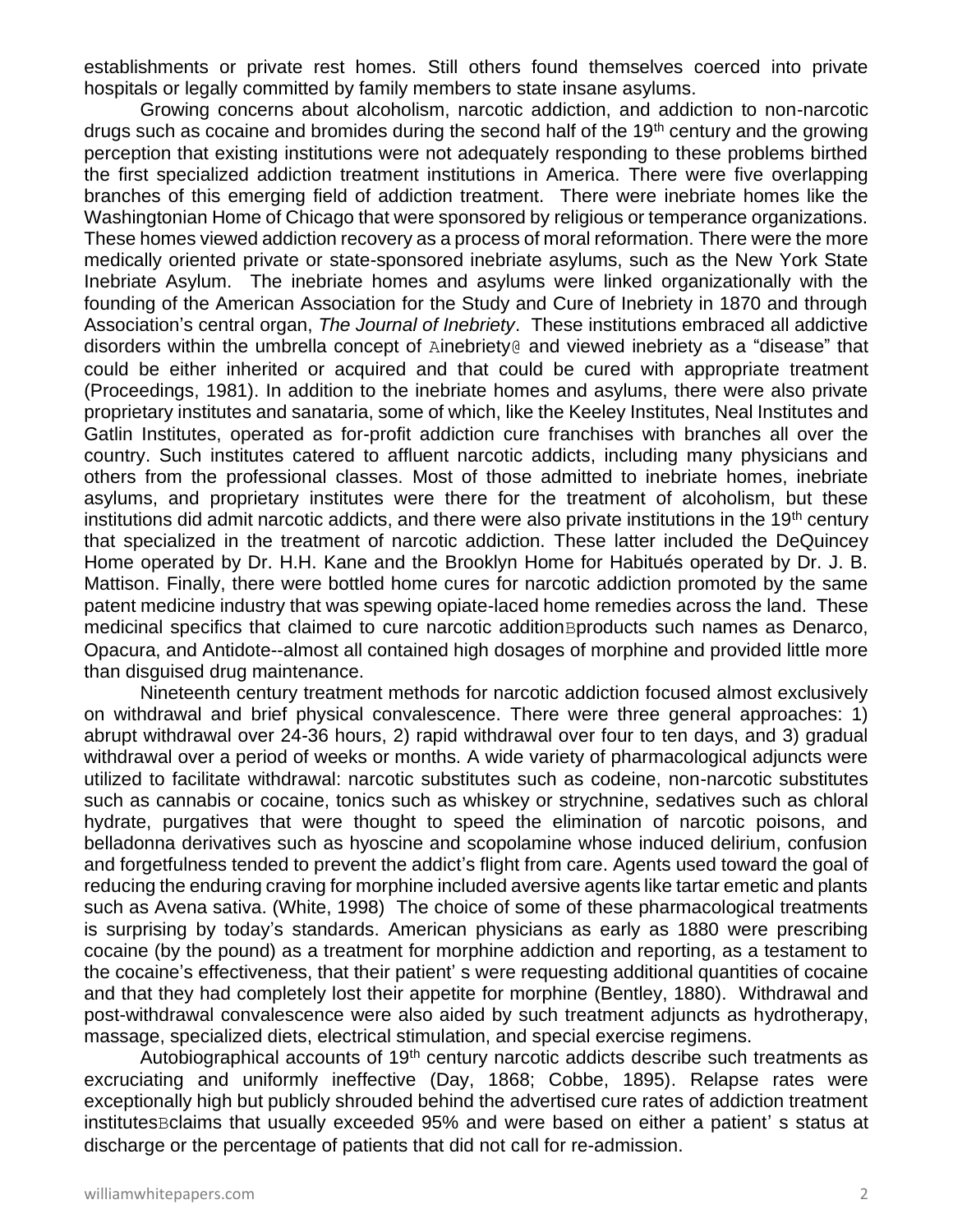As we move into the twentieth century, there are two things that rendered this makeshift system of 19<sup>th</sup> century narcotic addiction treatment inappropriate for the new problem of heroin addiction. First, much of this system collapsed in the first two decades of the 20th century. A decline in morphine addiction produced by new prescription laws and improved physician education, ethical breaches and public exposés of both institutional treatment and the patent medicine cures, economic depressions, and state and then national alcohol prohibition laws all worked to decrease demand for addiction treatment institutions and withdraw financial resources that supported such institutions (White, 1998). Second, the early 20<sup>th</sup> century heroin addict could not have been more different from their 19<sup>th</sup> century, morphine-addicted counterparts. Heroin addicts were male rather than female, young rather than middle aged, more likely to live in urban cities of the North than the rural South, more likely to be children of immigrants than the nativeborn, used narcotics for pleasure rather than for relief of pain, and were more likely to be viewed as incorrigible than sick. They also had neither the social standing nor the financial resources to gain access to the remnants of what was in essence a private treatment system (Terry and Pellens, 1928). As heroin addiction spread in the  $20<sup>th</sup>$  century, what was needed was not a refinement of 19<sup>th</sup> century treatment methods but a newly configured approach to treatment based on an understanding of heroin and the characteristics of those who were being drawn to it.

#### **II. The Clinic and Community Hospital Period: 1898-1924**

 Three public policy milestones marked the shift in the treatment of narcotic addiction in the United States during the first two decades of the  $20<sup>th</sup>$  century: 1) the passage of the Harrison Tax Act in 1914, 2) the 1919 *Webb. v. the United States* Supreme Court decision, and 3) the failure of the France Bill to pass Congress in 1919. The first two produced the de-facto criminalization of the status of addiction in the United States. The Narcotics Division of the Department of Treasury took the position that addicts should not be maintained on narcotics when acceptable cures were available. Physicians who maintained addicts on their usual and customary doses of narcotics were considered to not be practicing in good faith as defined in the Harrison Act and were subject to criminal arrest. More than 25,000 physicians were indicted under the Harrison Act between 1919 and 1935 and 2,500 were sentenced to prison (Williams, 1935, 1938). The France Bill provided a unique window of opportunity to alter the early course of American narcotics control policy. The Bill would have provided federal funds for local communities to establish addiction treatment programs and to utilize the services of the U.S. Public Health Service hospitals as backup for these community-based services. The failure of this Bill to even come to vote shifted responsibility for the care of addicts squarely on the shoulders of local communities.

Many communities responded by establishing local narcotics clinics to care for addicts. These clinics maintained incurable and infirm addicts on stable doses of narcotics while encouraging more able-bodied addicts to undergo detoxification via gradual outpatient withdrawal or rapid withdrawal in local hospitals. The goals of the clinics were twofold: 1) to provide consistent medical management of narcotic addicts, and 2) to suppress the illicit drug traffic by keeping addicts from falling prey to drug peddlers. The clinics varied greatly in their operation. Clinics like those operated by the State Board of Public Health in Shreveport, Louisiana or the police department in New Haven, Connecticut were highly regarded, while others such as the Worth Street Clinic in New York City were castigated for their disorganization and ineffectiveness. Neither the Worth Street Clinic nor Riverside Hospital where addicts were encouraged to complete final detoxification produced any notable cures among the thousands of addicts they admitted (Graham-Mulhall, 1921). What was christened "ambulatory treatment" came under bitter attack from law enforcement authorities and from the national medical establishment. (Bureau of Narcotics, 1955; Council on Mental Health--AMA, 1966) During the early 1920s, all of the clinics closed under threat of indictment. America' s brief experiment with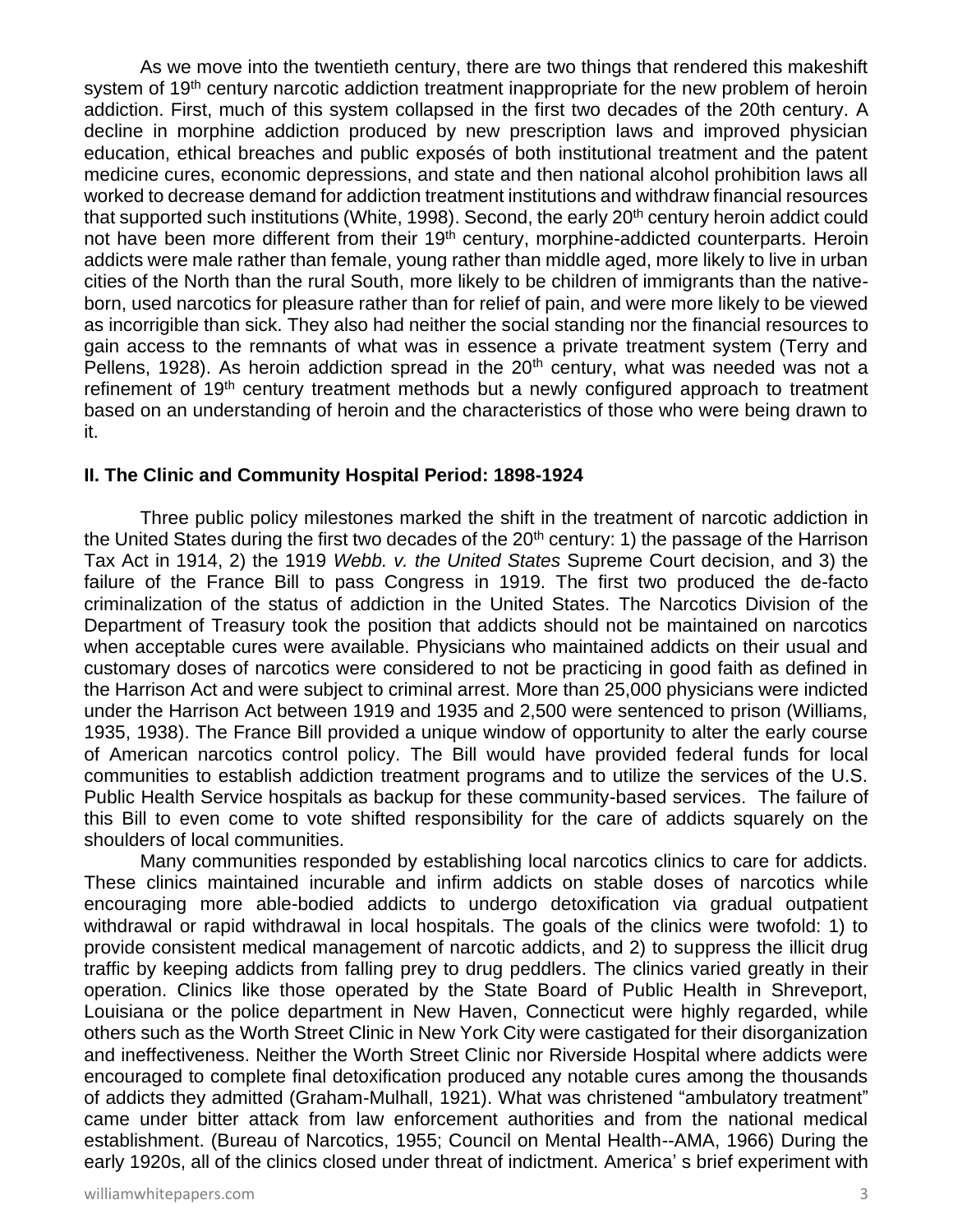morphine and heroin maintenance had been declared a failure by administrative fiat of the Narcotics Division of the Department of Treasury.

The fledgling specialty of addiction medicine was all but obliterated between 1914 and 1924. Physicians who continued to treat narcotics outside of Lexington and Forth Worth did so at great peril to their professional reputations and licenses—risks that for most were just too great. It would be more than 50 years before significant numbers of physicians re-involved themselves in the on-going care of heroin addicts. With the closing of the last clinic, responsibility for the care of addicts was removed from physicians and turned over to criminal syndicates.

#### **III. The Vacuum: 1924-1935**

Isolated voices of protest of the de-medicalization and criminalization of addiction did not alter the reality that, between 1924 and 1935, there were almost no resources available for the treatment of narcotic addicts. While affluent, middle-aged addicts sought discrete detoxification in a new generation of private hospitals--such as the Charles B. Towns Hospital for Drug and Alcoholic Addictions in New York City, a growing number of young heroin addicts were more likely to undergo withdrawal in a jail cell than in a hospital bed. When state-supported inebriate asylums closed, states did loosen commitment laws to allow for the admission of addicts into state psychiatric hospitals, but few of these facilities providing any specialized approach to the treatment of addiction. An exception to this rule was the California State Narcotics Hospital at Spadra that provided institutional treatment for addicts from 1928 to 1941 (Joyce, 1929).

Physicians within private and community hospitals continued to focus on the problem of narcotic withdrawal. Withdrawal regimes going by such names as the Towns-Lambert Treatment, the Pettey Method, the Nellens and Masse Method, and Narcosan vied for prominence as a means of quickly detoxifying addicts. But there was growing agreement that most of these methods produced few enduring cures. The vision of a medicinal specific that could cure narcotic addiction gave way to therapeutic pessimism in the late 1920s (Musto, 1973). The shift from viewing addicts as diseased to viewing addicts as depraved marked a new era of coercive and invasive methods of suppressing and managing addiction. Addicts denied access to hospitals entered the criminal justice system in ever-increasing numbers. A Eugenics Movement that attributed America' s social problems to bad breeding successfully lobbied for inclusion of addicts in state mandatory sterilization laws. Inebriate commitment laws were expanded to provide for the involuntary commitment of narcotic addicts to state insane asylums. As heroin use became increasingly associated with young male criminals, it was proposed that addicts be indefinitely quarantined in inebriate colonies so that addiction could be prevented from spreading to the larger community. It is perhaps not surprising in this context that perceptions of the causes of addiction shifted from discussions of the addict' s diseased cells to the addict' s psychopathic character (Compare: Crothers, 1902, Bishop, 1912 or Pettey,1913, with Kolb, 1925). Perhaps this growing climate of contempt for the addict can help us understand the introduction of brutally invasive cures during the opening decades of the twentieth century. There were the so-called Aserum therapies@ that involved raising blisters on the addict's abdomen and thighs, withdrawing the fluid from the blisters, and then re-injecting it into the addict over several days of withdrawal (Radddish, 1931). There were the "blood therapies" that involved withdrawing blood from the addict and then re-injecting it over the course of heroin withdrawal. There were sodium thiocyanate-based withdrawal therapies that could induce psychoses for up to two months duration (Bancroft and Rutzler, 1931). But even these treatments paled next to Abromide sleep treatments@ that continued to be recommended as a withdrawal strategy in spite of early reports of a twenty percent death rate (Church, 1900).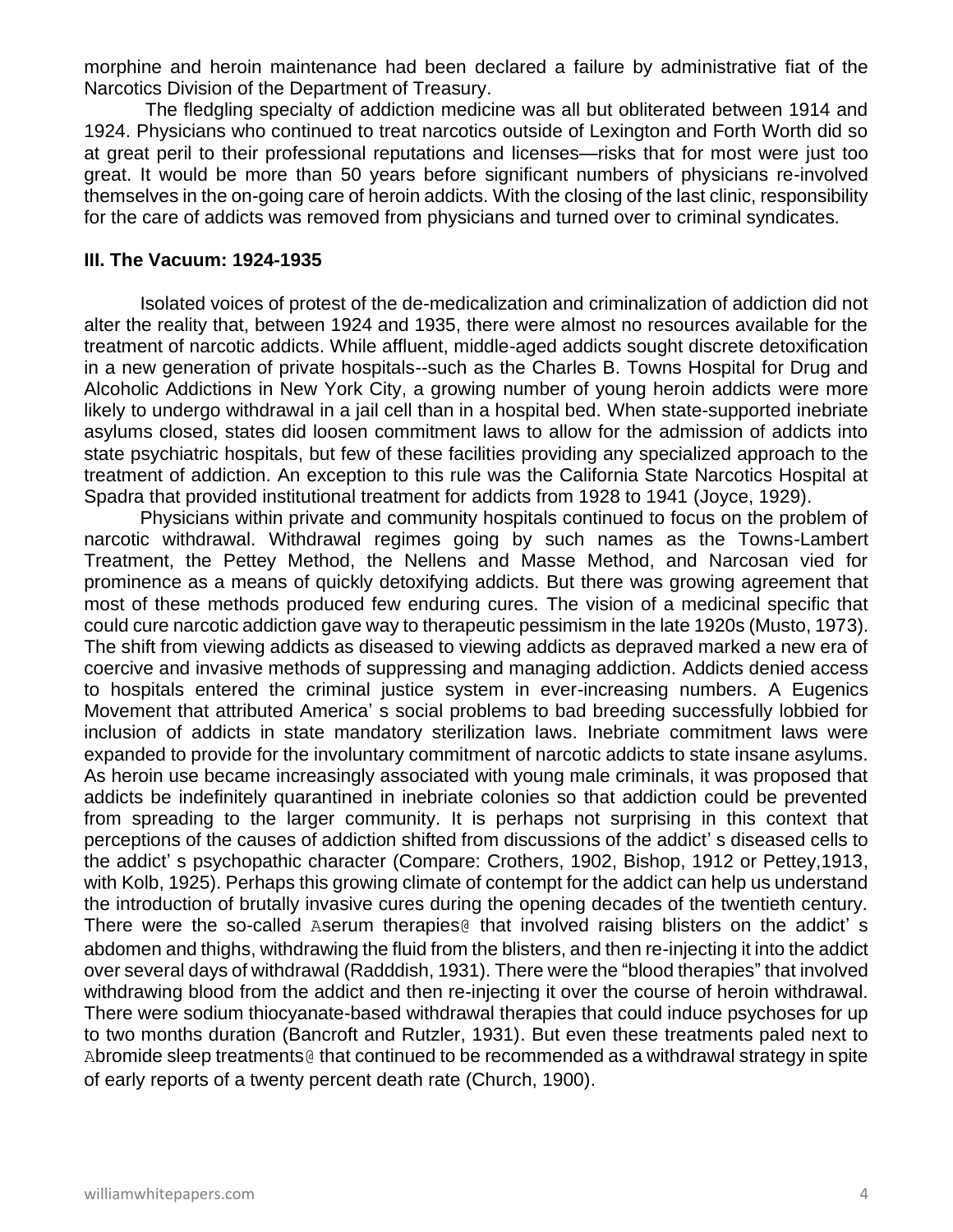### **IV. The Narcotic Farm Era: 1935-1965**

Calls for the creation of specialized hospitals for the treatment of narcotic addicts increased during the 1920s from such influential persons as Dr. Lawrence Kolb of the U.S. Public Health Service. These calls became more strident when, by 1928, more than two-thirds of federal inmates were addicts. Overcrowding produced by the growing numbers of addicts entering federal prisons and the lack of any systematic approach to the care of addicts led congressional passage of the Porter Act in 1929. This act called for the creation of two "narcotics farms" to be operated by the U.S. Public Health Service. The first of these farms-hospitals-prisons opened in Lexington, Kentucky in 1935 and the second opened in Fort Worth, Texas in 1938. These institutions were to treat addict prisoners and addicts voluntarily seeking treatment. All addicts east of the Mississippi River were treated at Lexington; those west of the Mississippi River were treated at Fort Worth. Lexington could accommodate 1,400 inmates at a time and Forth Worth could accommodate 1,000.

Between 1935 and the late 1950s, the Lexington and Forth Worth facilities constituted the primary source of addiction treatment in the United States. Treatment at the U.S. Public Health Hospitals was divided into three phases: withdrawal, convalescence, and rehabilitation. The evolving character of the illicit drug culture is revealed in the changing profile of the addicts admitted to Lexington and Fort Worth. The self-medicating aged and infirm addict continued to give way to the young addict, morphine continued to give way to heroin as the addict' s drug of choice, and non-white admissions increasing from 12% in 1936 to 56% in 1966.

Treatment was administered by interdisciplinary teams of physicians, psychiatrists, nurses, social workers, chaplains, and recreational therapists. Following drug-aided withdrawal, inmates were moved to wards where they spent most of their time working in such institutional industries as farming, landscaping, and construction Blabor for which they were reimbursed with cigarettes. The length of stay was variable and problematic. Involuntary patients stayed to long (because of the length of their sentences) while voluntary patients often decided to leave before staff felt they were stable enough to avoid relapse. Evaluations of discharged patients from Lexington and Fort Worth consistently concluded that 90-95% of those discharged returned to the use of narcotics (Maddux, 1978). The Lexington and Forth Worth facilities were sustained until their function began to be taken over by the rise of local community-based addiction treatment. The Fort Worth facility was closed in 1971 and the Lexington facility was closed in 1974. The responsibility for the treatment of addicts with these closures officially shifted from the federal government to the states and local communities.

Those addicts not treated at Lexington and Forth Worth could, with sufficient resources, still be cared for by private physicians, be cared for in private settings such as the Towns Hospital, or be cared for in a growing number of local treatment experiments that began in the 1950s. Most were likely to find themselves treated within a psychiatric institution. Whether at a private hospital such as the Menninger Foundation in Topeka, Kansas or one of many large and overcrowded state psychiatric hospitals, addicts were subjected to whatever was currently in vogue in psychiatric care. Private treatment was heavily influenced by psychoanalytic thinking that portrayed addiction as sexually-derived character disturbance in the same category as kleptomania, Don Juanism, and gambling. Treatment, in this view, involved a several month sanitarium stay that consisted primarily of rest and individual psychoanalysis (Knight and Prout, 1951). While the use of methadone as a highly effective aid to withdrawal began at the U.S. Public Health Hospitals as early as 1948, withdrawal treatments outside these settings remained quite primitive. The range of experimental treatments that addicts were subjected to in psychiatric institutions, prison hospitals, and in community care settings is astounding. The earlier noted serum (blister) cures continued to be practiced in the 1930s in settings like the Colorado State Penitentiary. The 1940s and 1950s witnessed treatments that included the use of electroconvulsive therapy (ECT) and insulin shock therapy as an aid to addict withdrawal, the use of Ahibernation therapy@ (withdrawal aided by sodium pentothal narcosis), the use of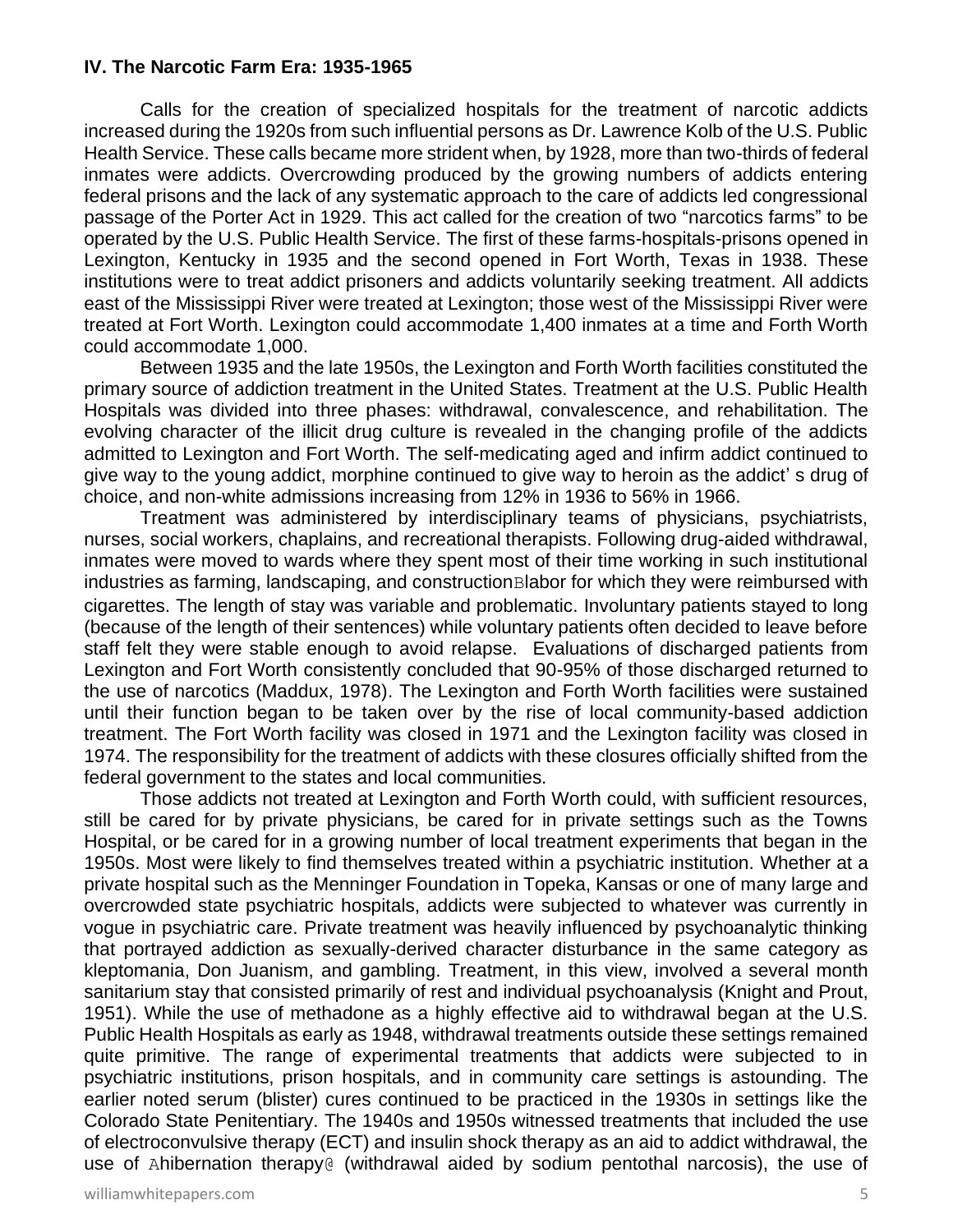apomorphine and socinyl choline to induce an aversion to narcotics, the experimental use of psychosurgery (the prefrontal lobotomy) as an addiction treatment, the use of LSD as an adjunct in psychotherapy with addicts, the use of anti-psychotic drugs (phenothiazines) in narcotic withdrawal, and the use of methamphetamine as a medically prescribed substitute for heroin (Kleber and Riordan, 1982).

As a response to such ineffective and invasive treatments, it should not be surprising that the first American mutual aid society for narcotic addicts was birthed in this period. The roots of Narcotics Anonymous (N.A.) can be traced to "Addicts Anonymous" meetings at the U.S. Public Health Hospital in Lexington in 1947 which were organized by Houston S., a member of Alcoholics Anonymous. N.A.'s program of mutual support mirrored A.A.'s Twelve Steps and Twelve Traditions. N.A. struggled to survive in the 1940s and 1950s but eventually grew to a membership of more than 250,000 active members in the 1990s (Stone, 1997). Many treatment programs would eventually establish linkages with NA similarly to those they had earlier developed with Alcoholics Anonymous.

#### **V. The Rise of Community-based Treatment**

Two inter-related events set the stage for the rise of local experiments in the treatment of narcotic addiction. The first was a dramatic rise in juvenile narcotic addiction in the early 1950s and the second was the passage of laws in 1952 (The Boggs Act) and 1956 (The Narcotic Control Act) that dramatically increased penalties for possession and sale of narcotics Bincluding the first potential for life imprisonment and the death penalty. These draconian measures spurred many groups to re-examine narcotics policy. Studies that began to portray addiction as a product of poverty and social deprivation, joint committee reports of the American Bar Association and the American Medical Association, and recommendations of the Presidential Advisory Commission on Narcotics and Drug Abuse all provided momentum for increased experimentation with more effective responses to the problem of drug addiction, as did a 1962 Supreme Court decision declaring that narcotic addiction was a disease.. A few states experimented with state-operated addiction treatment hospitals: Blue Hills Hospital in Connecticut and Avon Park in Florida. Local experiments spawned in this climate included a variety of church-sponsored addiction ministries in places such as Chicago and New York City. There were addict wards established in some community hospitals (Manhattan General Hospital.) and a special institution (Riverside Hospital) was opened in New York City specifically for the treatment of juvenile narcotic addiction.

Communities across the United States needed a means of responding to rising rates of addiction. What was required to fill this need were replicable models of addiction treatment. Two approaches to the treatment of heroin addiction emerged: the therapeutic community (TC) and methadone maintenance (MM).

TCs for the treatment of drug addiction were born in 1958 when Charles Dederich began an experimental mutual aid community called Synanon. While Synanon would not sustain its focus on addict rehabilitation, its early years set the model for TCs all over the United States. The model called for an addicts sustained (1-2 years) enmeshment in a confrontive, caring community of recovering addicts Ba community that provided an authoritarian surrogate family in which the addict was regressed, re-socialized and then given progressively greater responsibility and contact with the outside community. The etiology of addiction was defined characterologically and recovery was defined as a process of emotional maturation. By 1975, there were more than 500 TCs in the U.S. modeled after Synanon (Yablonsky, 1965, Mitchell, Mitchell, & Ofshe,1980).

 MM was pioneered in 1964 by Drs. Marie Nyswander and Vincent Dole who conceptualized heroin addiction as a metabolic disease and introduced the daily oral administration of methadone as means of stabilizing the addict' s disordered metabolism so that full rehabilitation could be possible (Dole, 1997). With appropriate doses of methadone, addict' s discovered a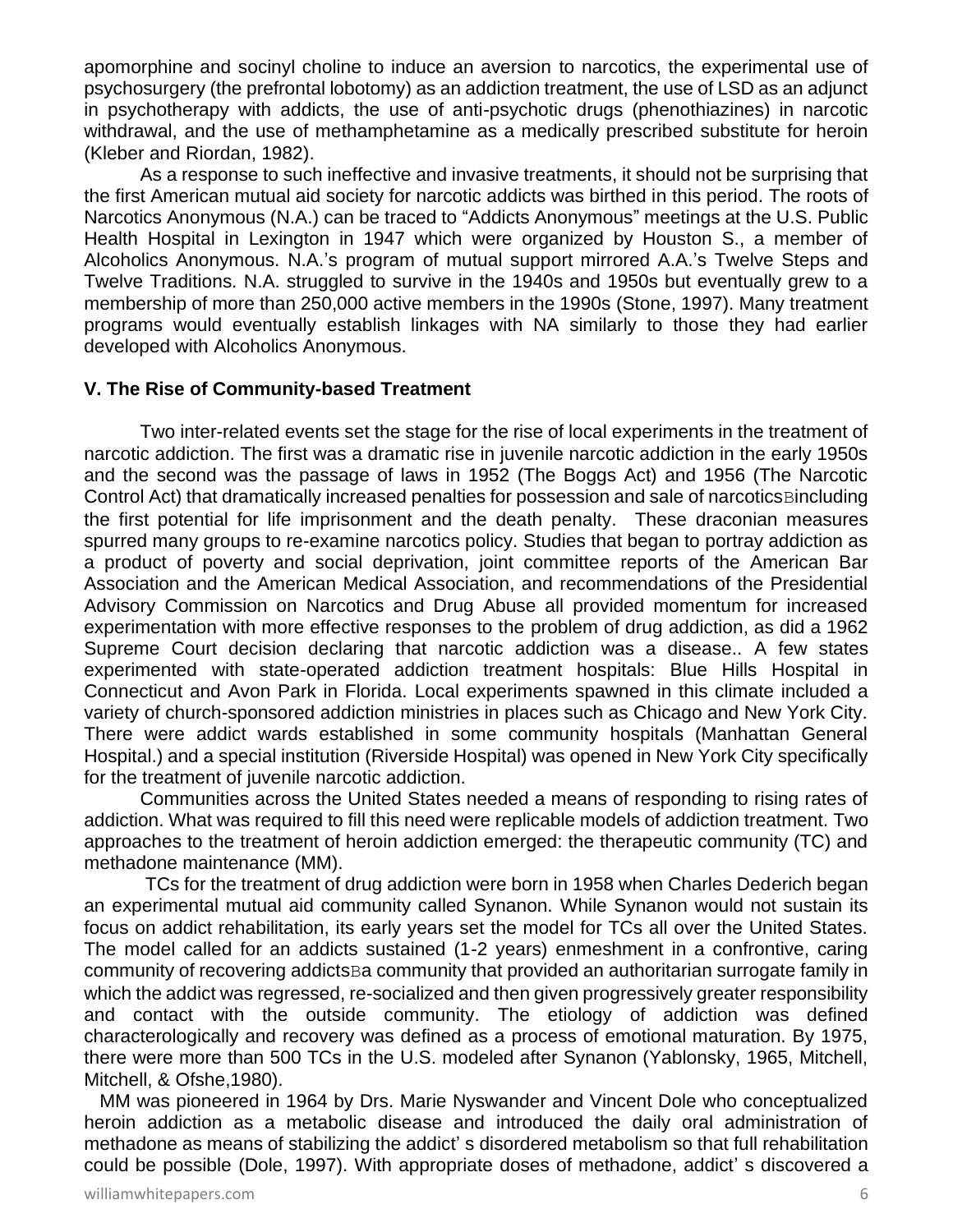zone of stable functioning that prevented acute intoxication on the one hand and narcotic withdrawal on the other. Following positive evaluations of the pilot sites, MM programs were established in urban areas across the U.S. By 1973, more than 80,000 heroin addicts were being maintained on methadone in licensed treatment programs scattered across the American urban landscape.

 Other methods of treating heroin addiction in the 1960s and 1970s included renewed experiments with civil commitment programs, the use of narcotic antagonists as a treatment adjunct, alternative maintenance agents, new withdrawal adjuncts (acupuncture), and the introduction of new treatment monitoring tools Bdrug testing and aggressive case management. All of these approaches were integrated within a growing network of federal- and state-funded treatment programs. In Connecticut, Illinois and New York, methadone detoxification and maintenance (both residential and outpatient), residential therapeutic communities, outpatient drug-free programs and a number of new special populations programs began to be integrated within multi-modality treatment systems. By 1975, there were more than 1,800 local drug treatment programs in the country supported by a newly forged federal and state partnership. The modern era of addiction treatment had begun.

# **VI. Themes and Closing Observations**

 I would offer the following observations regarding the evolution of the treatment of heroin addiction in America.

Trends The story of heroin addiction in America is a story of changing heroin potency, changing methods of heroin administration, changing motivations for heroin use, changing characteristics of heroin users, and the changing nature of the illicit drug culture in America. Views of heroin addiction and its treatment at any point in time must be defined within the context of these elements.

Problem

Perception Perceptions of the etiology of heroin addiction have placed the locus of vulnerability within the biology of the addict ("disease" conceptualizations), the moral or emotional architecture of the addict (characterological explanations), and the social environment of the addict (sociological explanations). Early treatment reflected a single pathway model that posited singular causative agent and a singularly narrow approach to treatment. Later multiple pathway (ecological) models have posited varied etiological pathways, multiple clinical subpopulations, and the need for highly individualized approaches to treatment. These latter models have emphasized the important of understanding initiating and sustaining (consolidating) factors in heroin addiction and the interaction of biological, psychosocial and spiritual dimensions to addiction and recovery.

Role of

the PhysicianSupervision of the heroin addict was removed from physicians in the early 20<sup>th</sup> century and turned over to criminal syndicates and the criminal justice system. The major story of the last half of the  $20<sup>th</sup>$  century is the rebirth of addiction medicine and the rising responsibility of the physician in the treatment of heroin addiction. Only time will tell whether this involvement is sustainable.

# **Treatment**

Environment There are cyclical and co-existing trends of isolation and integration that mark the treatment of heroin addiction in the U.S. During periods in which the addict is demonized and addiction is portrayed as contagious, addicts are socially extruded (quarantined) in the name of treatment. The sequestration of incurable addicts was effected in a most unusual way in the United States. By criminalizing addiction, the American prison system, without acknowledgment, absorbed the functions set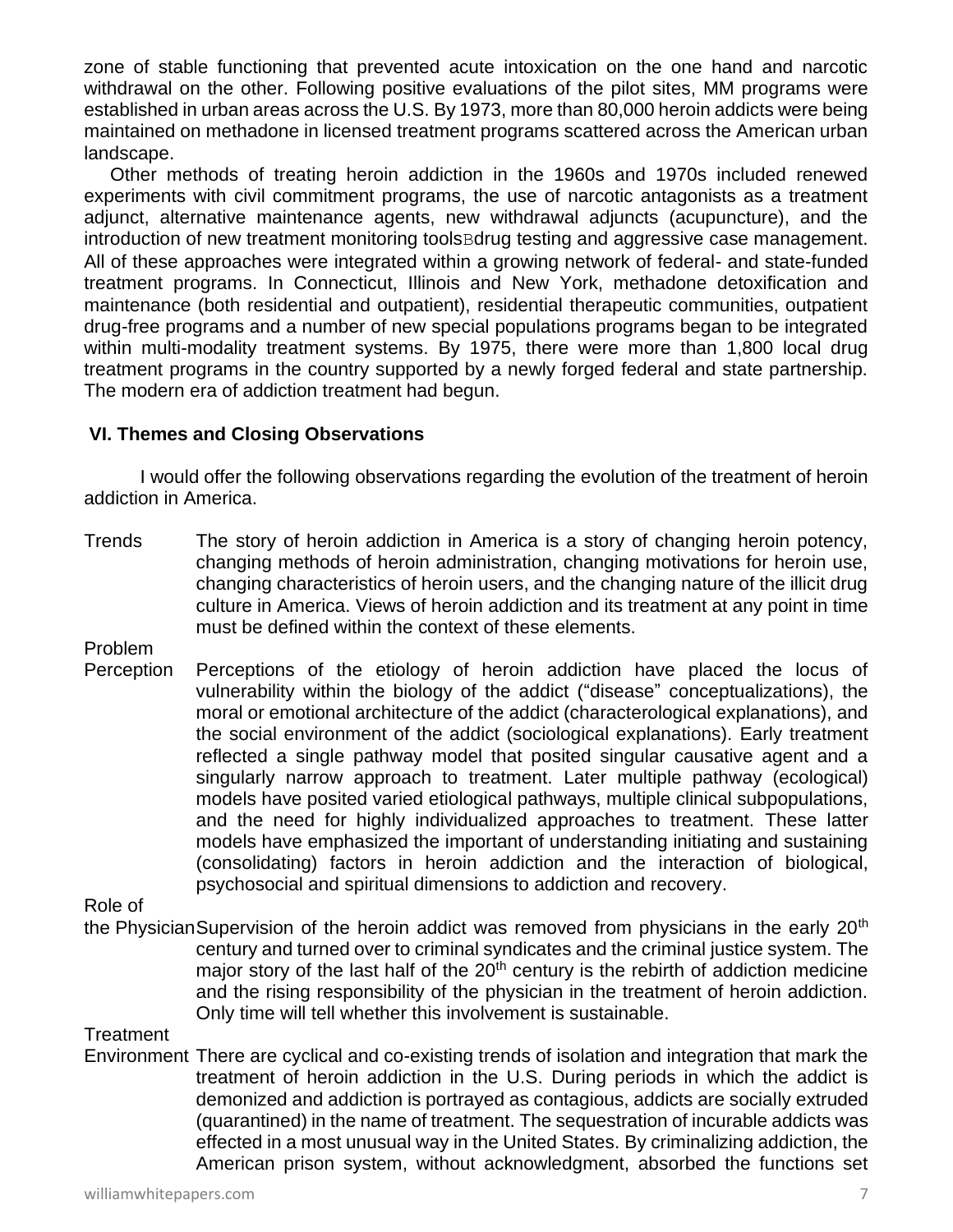forth in early proposals for the establishment of addict colonies. During periods of greater social stability and less fear, efforts are made to localize the treatment of addicts within non-institutional models of care.

### **Treatment**

Specifics Since the mid-1800s, narcotic addiction specialists have sought a Aspecific@Ba pharmacological intervention that could restore the addict's cells and psyche to their pre-addiction state. To date, that search has failed. It is unlikely that any specific, by itself, will ever be capable of severing the addict's relationship with a drug and a drug culture that have become the center of his or her existence.

# **Treatment**

Methods The major achievement in the treatment of heroin addiction in the  $20<sup>th</sup>$  century is the recognition that narcotic withdrawal does not in and of itself constitute treatment. All our advancements have grown out of this shift from the preoccupation with the mechanics of withdrawal to the more difficult issues of managing drug craving and chronic drug-seeking behavior.

New

Treatments New breakthroughs announced in the treatment of heroin addiction are notoriously unreliable. Claims ranging from the grandiose to the optimistic often break down when tested by controlled studies and cumulative clinical experience.

**Treatment** 

Replication Treatment innovations have often been corrupted during their widespread replication. Such replications are marked by a loss of the core technology as well as by a shift in focus from one of personal recovery for the addict to social control of the addict. Such problems were encountered in the replication of both therapeutic communities and methadone maintenance.

> "The stupidity of thinking that just giving methadone will solve a complicated social problem seems to me beyond comprehension."

> --Dr. Vincent Dole, Co-developer of Methadone Maintenance (Courtwright, et.al., 1989)

#### **Treatment**

Intensity What modern models of narcotic addictionBfrom the original designs of the therapeutic community and methadone maintenanceBshared in common was a belief that treatment for narcotic addiction needed to be characterized by high intensity and long duration. In short, there was a belief that positive treatment outcomes were related to treatment doseBboth qualitatively and quantitatively. This premise is being challenged by a system of behavioral health care that is using an acute care model of low intensity, brief interventions in both the public and private sector. This shift could pose the greatest threat to the future of treatment for heroin addiction.

Drug

Maintenance The consistently positive evaluation of narcotic maintenance (in spite of model diversion and erosion) has done very little to alter this country's continued feelings (ranging from ambivalence to open hostility) about this modality.

**Addict** 

Vulnerability Addicts and their families are exceptionally vulnerable for exploitation. The social demonization of the addict, the political manipulation of the resulting fear of the addict, capitalization on the issue of addiction for personal and bureaucratic gain, and the continued presence of fraudulent cures are enduring themes in the history of heroin addiction in the 20<sup>th</sup> century.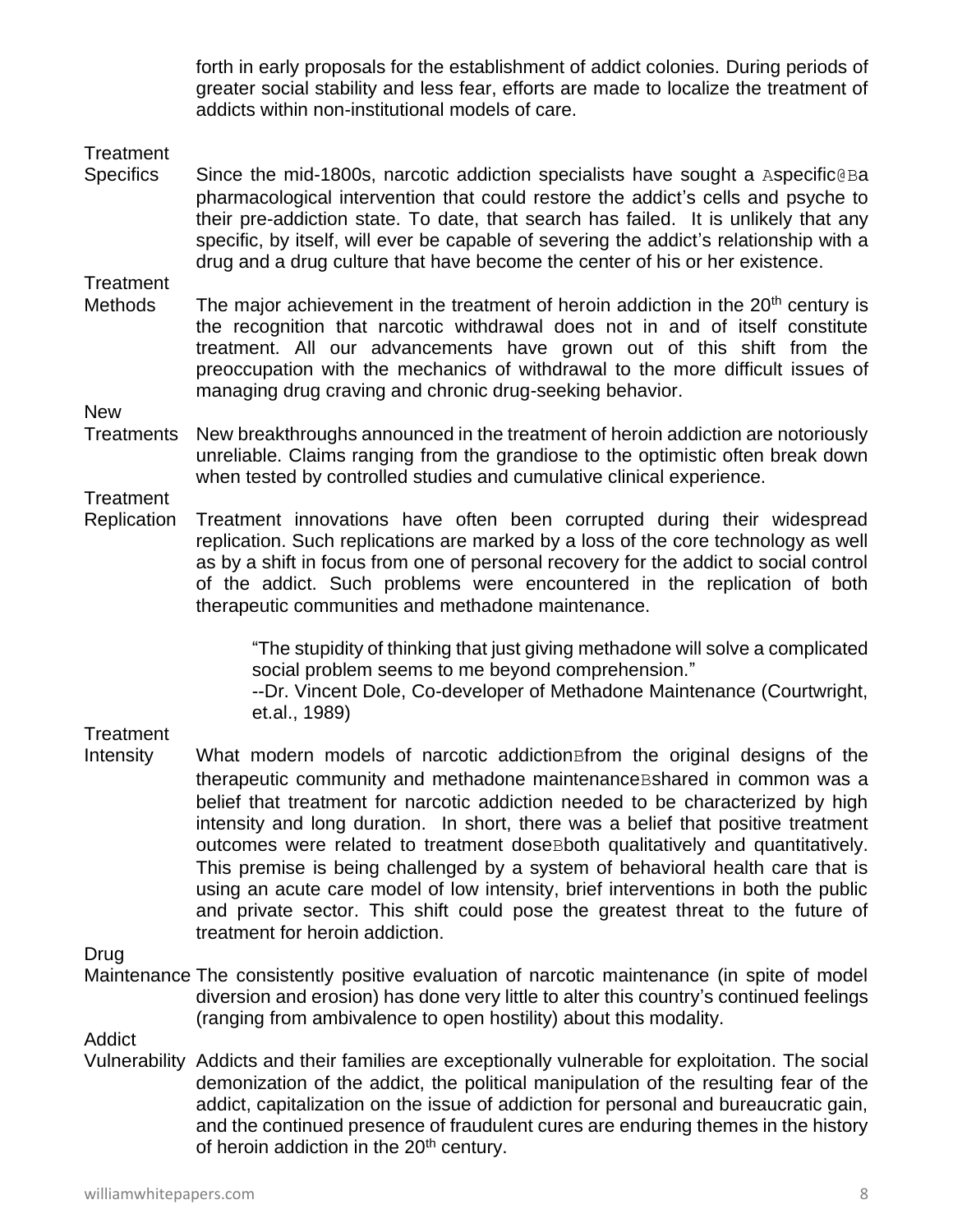# **Treatment**

Harm In discussions of heroin, the term "Aiatrogenic@ has been used to denote addiction that grew out of the use of heroin as a medical treatment a phenomena, as David Courtwright has documented in this volume that was not a widespread problem. But there is another more relevant use of the term iatrogenic in this arena and that regards the injury that has been caused to addicts under the auspices of care. When one considers a history of addiction Atreatments@ that include agonizing withdrawal regimes, multi-year legal commitments, psychosurgery, electroconvulsive therapy, serum therapy, and the administration of a wide spectrum of toxic and aversive drugs, it is clear that harm done in the name of good is an enduring thread within the history of addiction treatment in America.

### The Lack of

Voice The voices of American narcotic addicts, in contrast to addicts in some European countries or American alcoholics, have rarely been heard on questions of social policy or treatment. There has been no indigenous modern narcotic addiction movement mirroring the achievements of the "modern alcoholism movement." No grassroots consumer movement has impacted narcotic addiction treatment in America.

Mutual Aid

A major factor in alcoholism recovery in America has been the rise of Alcoholics Anonymous and other alcoholic mutual aid societies and the local linkages established between these groups and alcoholism treatment agencies. In contrast, linkages between agencies treating heroin addiction and Narcotics Anonymous have not reached the same level, either quantitatively or qualitatively. NA remains one of the most potentially beneficial but underutilized resources in the treatment of heroin addiction.

Addiction as

Chronic

Disease A quite useful emerging model of narcotic addiction treatment views such addiction for a significant percentage of addicts as a chronic disease characterized by periods of remission and relapse. Such a view suggests that addicts may need different types of treatment and support services at different points in their addiction/recovery careers. In terms of treatment matching, this paradigm suggests not just that different treatments need to be carefully matched to particular addicts but that the same addict may require different treatments at different points in time. This model further posits that treatment episodes need to be evaluated not in terms of their event effect but in terms of their cumulative effect.

**Natural** 

Resources There has been a growing recognition through studies of what is being variously christened as maturing out, spontaneous remission, and natural recovery that there are sources of resiliency within the addict and the addict's natural environment that can aid addiction recovery (Winick, 1962; Biernacki, 1986). The most successful treatments of the future will find ways to align themselves with these natural forces.

Problem

Ownership Heroin addiction constitutes one of the intractable problems of the 20<sup>th</sup> century. The ownership of such intractable problems is inherently unstable. (Room, 1978) America' s ambivalence about a drug that promises not only relief from pain but pleasure and escape; disregard for people associated with the drug' s use; and fear that those close to us are, or could be, within this drug' s reach have kept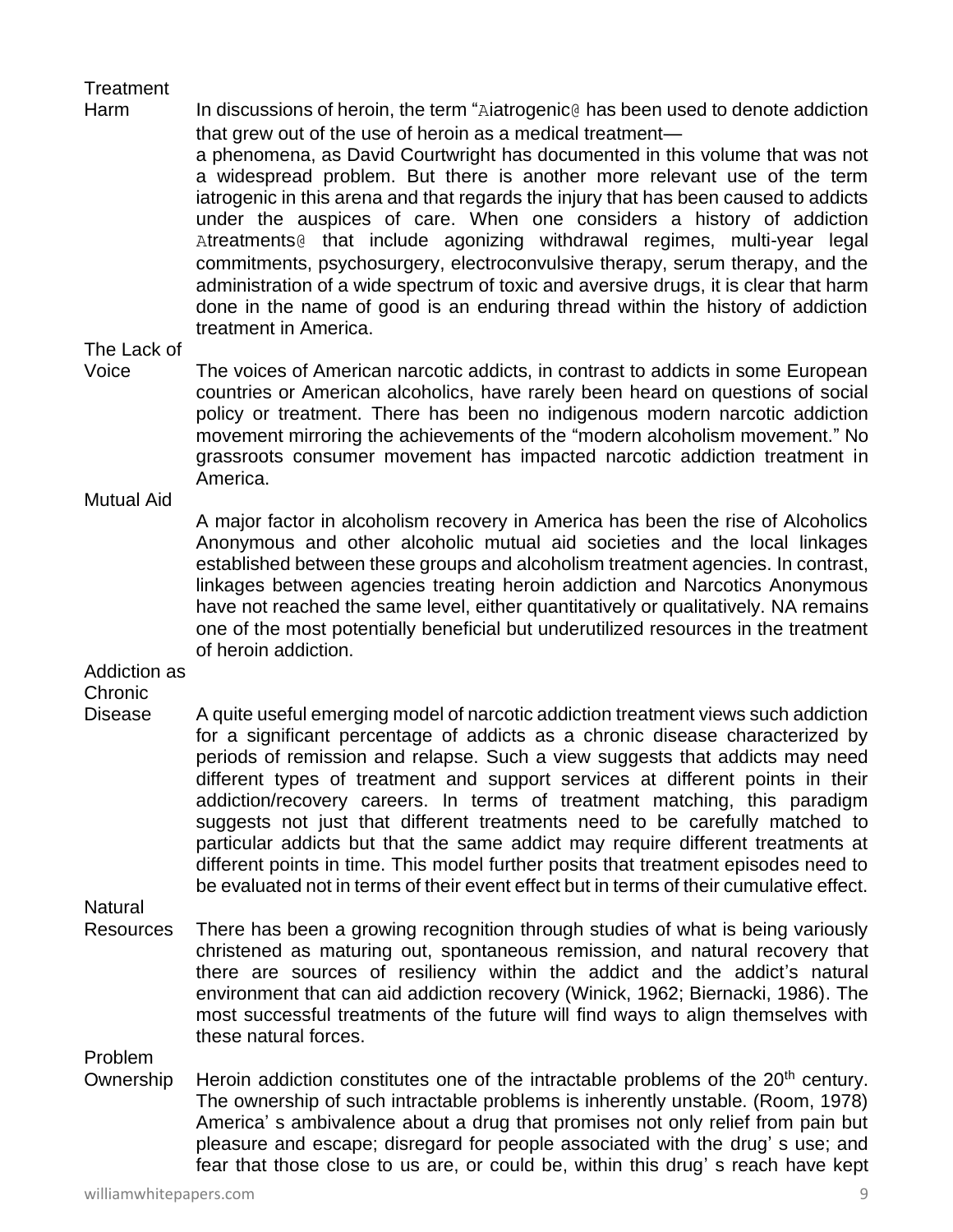ownership of this problem forever shifting across the boundaries of religion, law and medicine. Which arena, and where within each arena, an addict was likely to be involved during any decade of this century was influenced primarily by issues of age, gender, race, social class, and geography.

Vulnerability of Treatment

Systems Systems of addiction treatment--the 19<sup>th</sup> century network of inebriate homes and asylums, the early  $19<sup>th</sup>$  century maintenance clinics, the federal narcotics hospitals—are prone to collapse in the face of any or all of the following conditions: highly publicized ethical abuses, economic depressions that erode their financial viability, a public image of treatment as a place where the rich or the bad are coddled and protected from the consequences of their behavior, a shift from medical to criminal models of viewing addiction (usually during periods of heightened social disorder), failure to develop a credible treatment technology, and the failure to address problems of leadership development/succession (White, 1998).

# **References**

- Bancroft, W. and Rutzler, J. (1931) Reversible Coagulation in Living Tissue. *Proceedings of the National Academy of Science* 71:138.
- Bentley, W. (1880). Erthroxylon Coca in the Opium and Alcohol Habits. *Detroit Therapeutic Gazette* 1:253-254.
- Biernacki, P. (1986). *Pathways from Heroin Addiction: Recovery Without Treatment.*  Philadelphia: Temple University Press.
- Bishop, E. (1912). Morphinism and its Treatment. *JAMA,* 58:1499-1504 (May 18).
- Brooklyn Home for Habitues (1891). *QJI,* (July) 271-272.
- Church, A. (1900) The Treatment of the opium habit by the Bromide Method. *New York Medical Journal* 71:904.
- Cobbe, W. (1895). *Doctor Judas: A Portrayal of the Opium Habit.* Chicago: S.C. Griggs and Company: (NY: Arno Press, 1981).
- Council on Mental Health, American Medical Association (1966). Review of the Operation of the Narcotic "Clinics" Between 1919-1923 In: O' Donnell, J. And Ball, J. Eds. *Narcotic*  Addiction. NY: Harper & Row, pp. 180-187.
- Crothers, T.D. (1902) *Morphinism and Narcomainias from other Drugs* Philadelphia: W.B. Saunders & Company.
- Day, H.B. (1868). *The Opium Habit, with Suggestions as to the Remedy.* NY: Harper & Brothers.
- Dole, V. (1988). Implications of Methadone Maintenance for Theories of Narcotic Addiction. *JAMA*, Vol.260, No.20, pp 3025-3029).
- Dole, V. (1997) What is "Methadone Maintenance Treatment"? *Journal of Maintenance in the Addictions* 1(1):7-8.
- Federal Bureau of Narcotics (1955). Narcotic Clinics in the United States Washington DC: U.S. Government Printing Office, pp. 1-23.
- Graham-Mulhall, S. (1921). Experiences in Narcotic Drug Control in the State of New York. *New York Medical Journal*, 113:106-111.
- Joyce, T. (1929). California State Narcotic Hospital. *California and Western Medicine* 31 (September) pp. 190-192.
- Kleber, H. & Riordan, C. (1982) The Treatment of Narcotic Withdrawal: A Historical Review. *Journal of Clinical Psychiatry* 43(6):30-34.
- Knight, R. & Prout, C. (1951). A Study of Results in Hospital Treatment of Drug Addictions. *American Journal of Psychiatry*, 108:303-308.
- Kolb, L. (1925). Types and Characteristics of Drug Addicts. *Mental Hygiene*, 9:300-313.